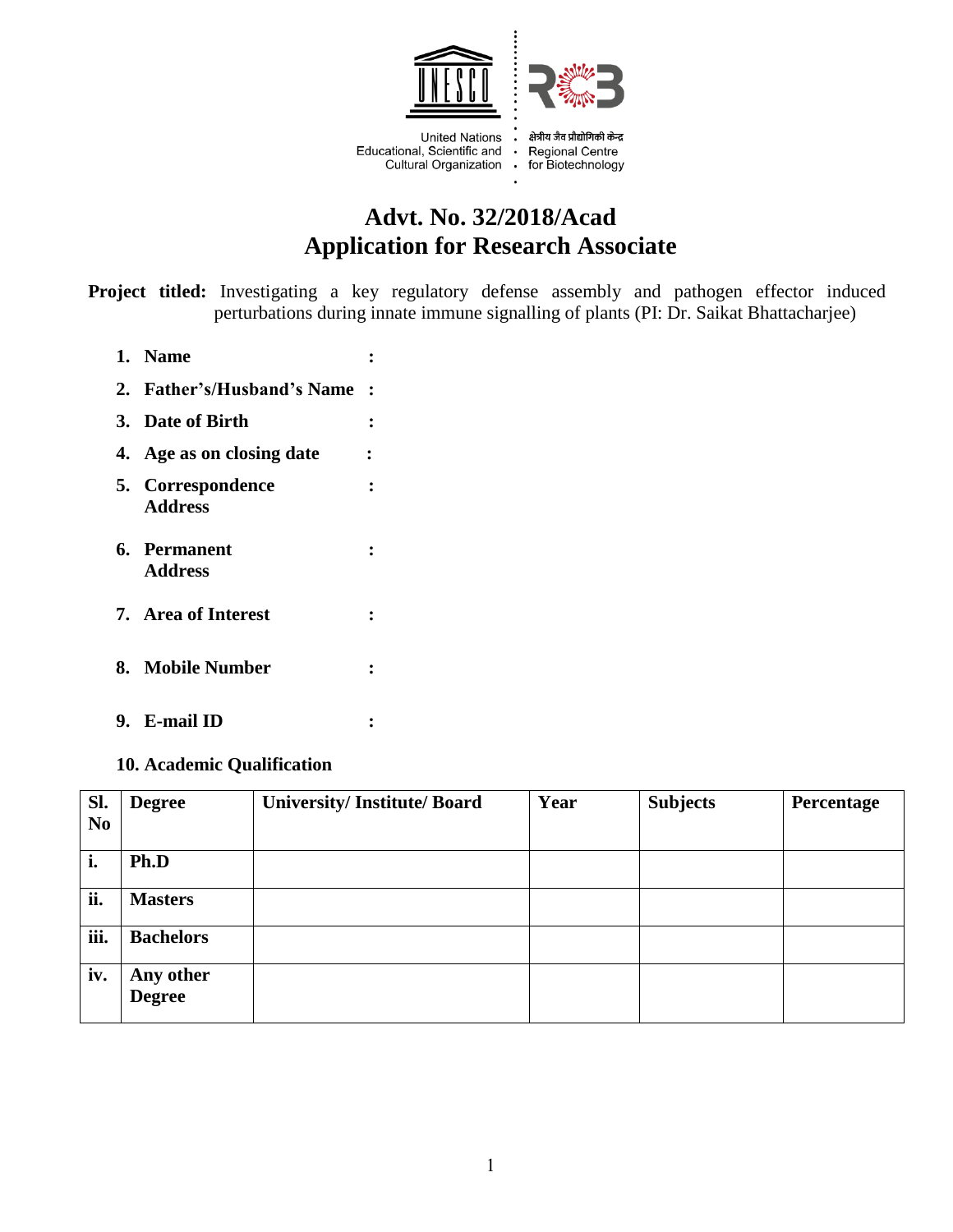## **11. Professional Experience/ Positions held (list most recent first)**

| <b>Position</b> | University/Institute | <b>Dates</b> |
|-----------------|----------------------|--------------|
|                 |                      |              |
|                 |                      |              |
|                 |                      |              |

### **12. Awards and Honors**

| Agency/Organization which<br>gave the award | <b>Purpose</b> | Nature of the award |
|---------------------------------------------|----------------|---------------------|
|                                             |                |                     |
|                                             |                |                     |
|                                             |                |                     |
|                                             |                |                     |
|                                             |                |                     |
|                                             |                |                     |

## **13. List of publications in indexed journals showing journal impact factor**

| (a) | First Author Peer-Reviewed Publications (Published/Accepted/in Press Manuscripts only) |         |      |               |        |
|-----|----------------------------------------------------------------------------------------|---------|------|---------------|--------|
| S.  | Authors                                                                                | Journal | Year | Volume, Pages | Impact |
| No. |                                                                                        |         |      |               | factor |
|     |                                                                                        |         |      |               |        |
|     |                                                                                        |         |      |               |        |
|     |                                                                                        |         |      |               |        |
|     |                                                                                        |         |      |               |        |
|     |                                                                                        |         |      |               |        |
|     |                                                                                        |         |      |               |        |
|     |                                                                                        |         |      |               |        |
|     |                                                                                        |         |      |               |        |